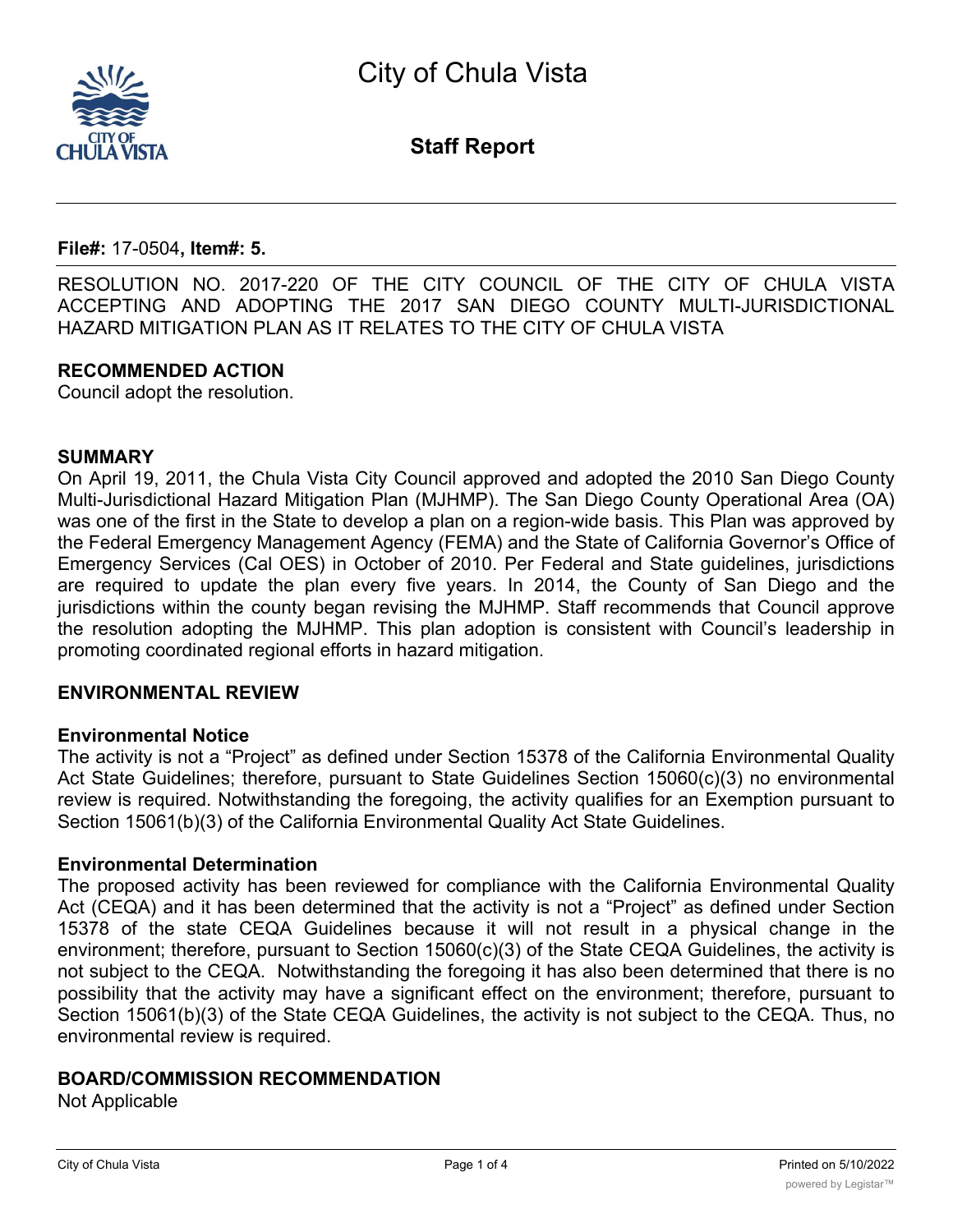# **File#:** 17-0504**, Item#: 5.**

## **DISCUSSION**

The Disaster Mitigation Act of 2000 (the "Act"), signed into law (Public Law 106- 390) on October 30, 2000, requires all jurisdictions to have an approved hazard mitigation plan in place in order to qualify for pre-and-post disaster/hazard mitigation funds. A local mitigation plan is also required for nonemergency assistance provided under the Stafford Act following a Presidential declared disaster, including public assistance restoration of damaged facilities (Categories C through G) and Hazard Mitigation Grant Program funding. The Federal Emergency Management Agency (FEMA) implemented the Act through Part III Federal Register 44 CFR Parts 201 and 206. The law requires the following related to natural disasters:

- · Identification and assessment of risks related to disasters
- · Implementation of adequate measures to reduce losses
- · Ensuring critical services and facilities will continue to function after the disaster

Approval of the Multi-Jurisdictional Hazard Mitigation Plan (MJHMP) meets these requirements.

The multi-jurisdictional/multi-hazard mitigation planning process began in February 2014. The Hazard Mitigation Working Group (HAZMITWG) is comprised of representatives from all 18 cities, the County and other quasi-government agencies. The HAZMITWG met monthly to discuss and complete various elements of the MJHMP. The County Office of Emergency Services (OES) facilitated the planning process and coordinated the development of the MJHMP with the 18 cities and other jurisdictions within the County to comply with the Act.

The MJHMP is a pre-disaster strategic plan that serves as a guideline to lowering the risk and exposure to natural disasters. The planning process for development of the MJHMP consisted of:

- · Organizing resources establishing a planning team
- · Assessing risks identifying hazards, profiling hazard events, conducting an inventory of assets, and estimating losses
- · Developing a plan developing goals and objectives, identifying and prioritizing mitigation measures, preparing strategies, and documenting the mitigation plan; and
- · Implementation strategy adopting the plan, implementing the action items, and evaluating the results

The following hazards, in the following order, were deemed critical for the City of Chula Vista:

- · Wildfire/Structural Fire
- · Geologic (Earthquake, Landslide, Liquefaction)
- · Floods/Dam Inundation
- · Other Manmade Hazards (Airplane Crashes, Hazardous Materials Release/Rail Disaster Spills)
- · Extreme Heat and Drought

Planning team members from various City departments identified hazards affecting the City of Chula Vista. After reviewing the City's current capabilities, specific goals, objectives, and action items were developed to lessen the impact of natural and manmade disasters. The goals, objectives, and action items included in the Plan are designed to: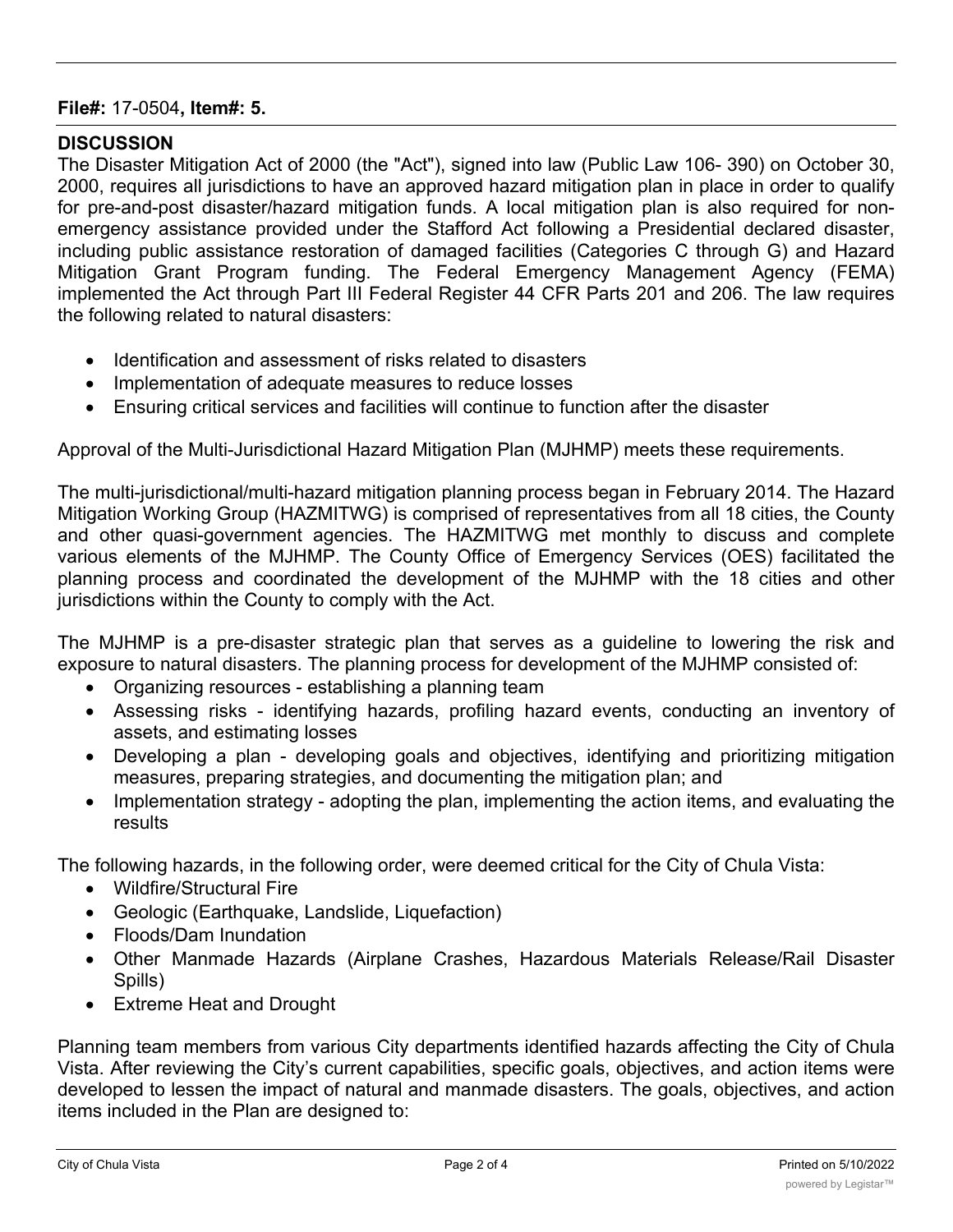### **File#:** 17-0504**, Item#: 5.**

- · Promote existing and future disaster-resistant development
- · Increase public understanding, support and demand for effective hazard mitigation
- · Build and support local capacity and commitment to continuously become less vulnerable to hazards
- · Improve hazard mitigation coordination and communication with federal, state and local governments
- · Reduce the possibility of damage and losses to existing assets, particularly people, critical facilities/infrastructure, and City-owned facilities due to any of the identified hazards

In addition to the existing hazards, revisions to 2017 edition of the MJHMP focused on a relatively newer emerging risk facing today's world, climate change. Climate change could influence the hazards we currently face. For example, climate change could exacerbate and prolong wildfire season, make it less predictable and potentially costlier. Climate change could bring drier years with the number of rainy days decreasing and the dry season becoming longer. However, with warmer global temperatures, more water will be in the climate system, possibly leading to rain events becoming more intense over time. We could see demand for water outstripping supply. Public health could be impacted by heat waves, air pollution, and displacement from wildfires. Energy demand could outstrip energy supply. The MJHMP seeks to determine strategies address these very issues.

The City continues to take strides in improving the safety of our city and the MJHMP is an example of the City's commitment to public safety. This MJHMP has been approved by FEMA and Cal OES, and will be used as the City continues to address and mitigate the ever-changing hazards that pose a threat to our city. Today's action will adopt a resolution to approve the MJHMP, which will allow the City to continue to submit applications for hazard mitigation grants. Ultimately, the Plan improves emergency preparedness, response, recovery and mitigation capabilities for both natural and manmade disasters.

# **DECISION-MAKER CONFLICT**

Staff has reviewed the decision contemplated by this action and has determined that it is not sitespecific and consequently, the 500-foot rule found in California Code of Regulations Title 2, section 18702.2(a)(11), is not applicable to this decision for purposes of determining a disqualifying real property-related financial conflict of interest under the Political Reform Act (Cal. Gov't Code § 87100, et seq.).

Staff is not independently aware, and has not been informed by any Chula Vista City Council member, of any other fact that may constitute a basis for a decision maker conflict of interest in this matter.

## **LINK TO STRATEGIC GOALS**

The City's Strategic Plan has five major goals: Operational Excellence, Economic Vitality, Healthy Community, Strong and Secure Neighborhoods and a Connected Community. The MJHMP supports the City's Healthy Community goal by identifying strategies that will help make the community more resilient to local climate change impacts. The MJHMP also supports the City's Strong and Secure Neighborhoods goal by educating and preparing communities for natural disasters and other emergencies.